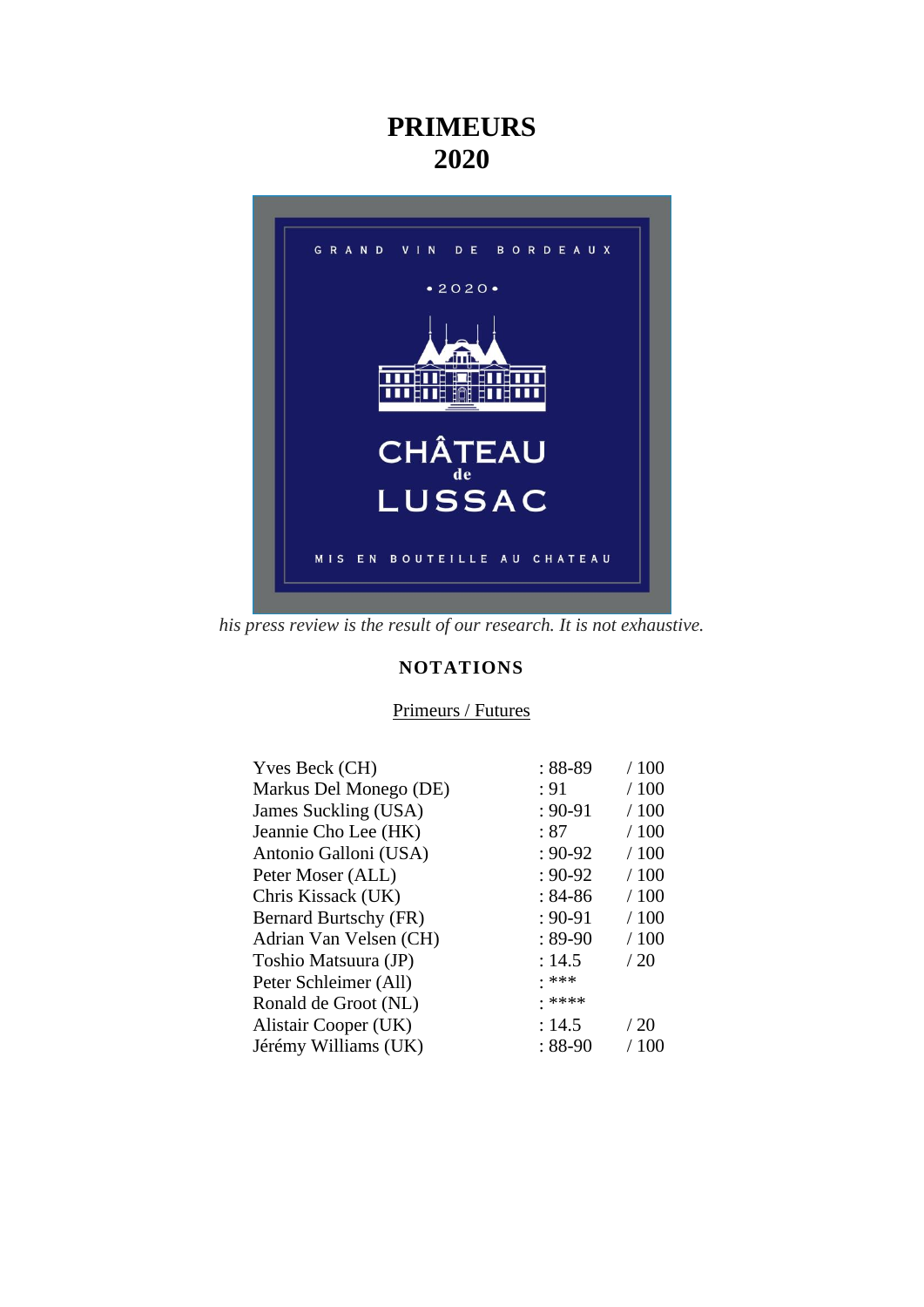# **Yves Beck ( 8 April 2021)**

Filigree bouquet with floral and fruity notes. Spicy and chalky nuances. In the mouth the wine reflects the olfactory characteristics well, especially the chalky side. The wine has tension, juice and is well balanced. 2025-2035

#### **James Suckling ( April 2021)**

A red with a solid core a fruit, creamy tannins and a chewy finish. Not the most concentrated red, but shows lenght and and form.

#### **Peter Moser, Falstaff (April 2021)**

Deep ruby, opaque core, purple reflections, faint brightening on rim. Sweet cherry, red berry nuances, floral touch, some cassis, Juicy, red cherry, freshly structured, seems light-footed, silky texture, salty finish, offers uncomplicated drinking pleasure, delicate style.

#### **Markus Del Monego (April 2021)**

Dark purple colour with violet hue and black core . Elegant fruit with rather restrained character , subtleoak, fine toasting aroma and hints of mild spices. On the palate elegant with freshness and elegant fruit, ripe tannins and good structure with very good length.

# **Adrian Van Velsen, VVwine (April 2021)**

Open nose, still slightly shaped by the wood, but noble, harmonizes with the black fruit and floral notes. Strong, juicy, fresh in the mouth, the wine rises in pressure, has a very good structure, the fruit harmonizes with the structure, very nice aromas and a nice length on the finish. It has breed and charm.  $2024-2035 + (April/May 2021)$ 

#### **Chris Kissack, Winedoctor (Avril 2021)**

This estate operates as a hotel, and it is not the only hotel in the region to operate its own vineyard. It has the dark and richly pigmented hue of the vintage in the glass, and a nose of roasted blackcurrant and juniper berry, dark chocolate, peony and lavender. The palate has a charming texture, with a finely polished and rather sinewy substance, wrapped in a gentle body of fruit, and all with the scented rose garden character seen on the nose. Underneath, there is a lightly grained structure, with the tannins showing a little prominently, giving a slightly coarse grip to the middle and end, and adding a touch of sappy bitterness to the finish. It is an intriguing wine, but in the end it doesn't quite pull it all together. The alcohol is 14%

#### **Antonio Galloni, Vinous (April 2021)**

The 2020 de Lussac is pretty impressive. *Crème de cassis*, chocolate, spice, new leather, licorice, plum and lavender are all kicked up a few notches. Unctuous and flamboyant, with a ton to offer.